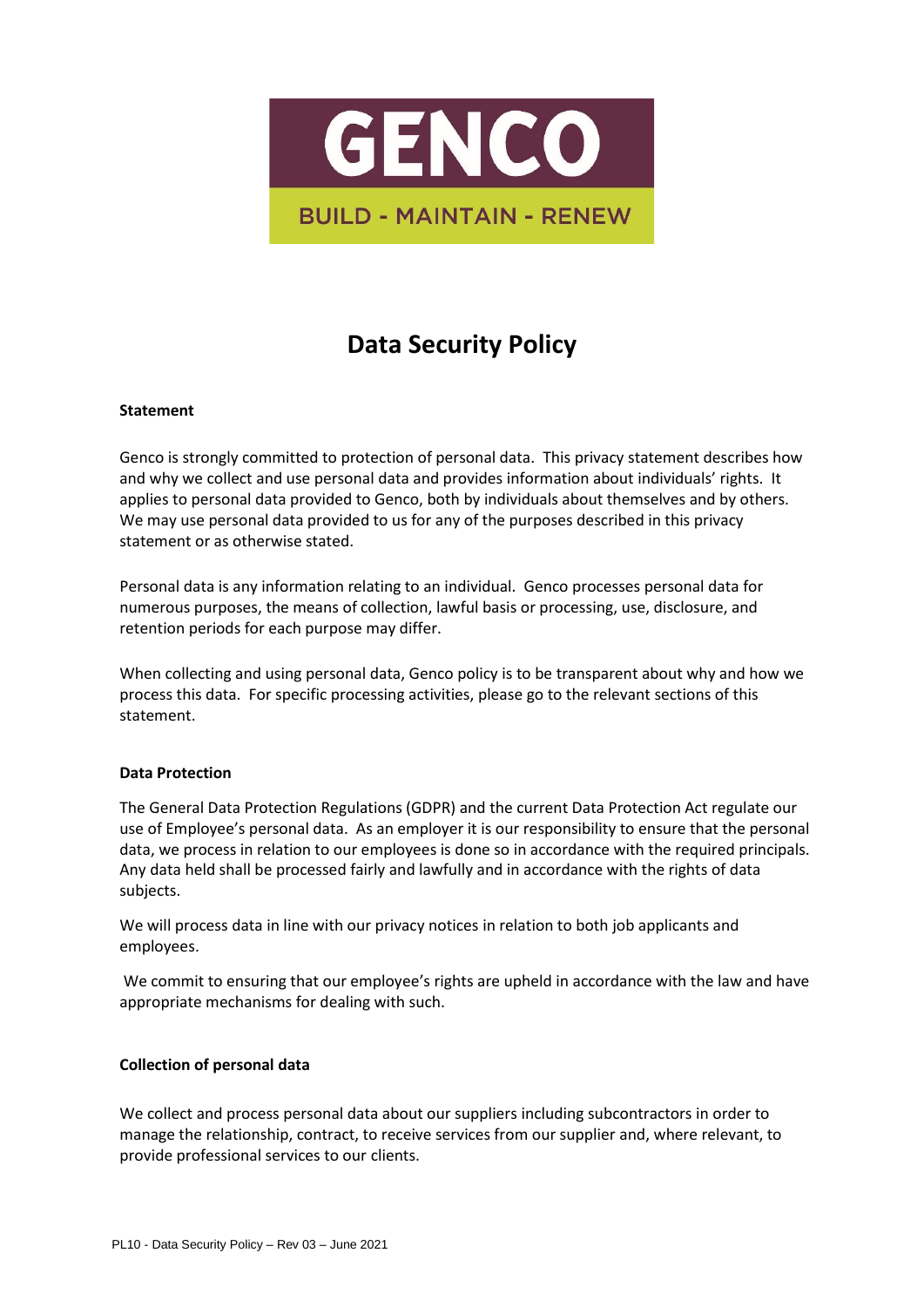## **Use of Personal Data**

We use personal data for the following purposes:

## **Receiving services or product**

We process data in relation to our suppliers and their staff as necessary to receive the services, e.g. where a supplier is providing us with a service, we will process personal data about those individuals who are providing the services.

## **Providing professional services or products to clients**

Where a supplier is helping us to deliver services to a client, we process personal data about the individuals involved in providing the services in order to administer and manage our relations with suppliers and the relevant individuals and to provide such services to our clients.

## **Administering, managing and developing our business and services**

We process personal data in order to run our business, including:

- Managing our relationship with suppliers.
- Developing our businesses and services (such as identifying client needs and improvements in service delivery).
- Hosting or facilitating the hosting of events; and

## **Security, quality and risk management activities**

We have security measures in place to protect our and our clients' information (including personal data), which involves detecting, investigating and resolving security threats. Personal data may be processed as part of the security monitoring that we undertake, e.g. automated scans to identify harmful emails. We have policies and procedures in place to monitor the quality of our services and manage risks in relation to our suppliers. We collect and hold personal data as part of our supplier contracting procedures. We monitor the services provided for quality purposes, which may involve processing personal data.

# **Complying with any requirement of law, regulations or professional body of which we are members**

We are subject to legal, regulatory and professional obligations. We need to keep certain records to demonstrate that our services are provided in compliance with those obligations and those records may contain persona data.

#### **Data storage**

We retain personal data processed by us for as long as we consider necessary for the purpose for which it was collected (including as required by applicable law or regulations).

Personal data may be held for a longer period where extended retention periods are required by law or regulations and in order to establish, exercise or defend our legal rights.

# **Personal data held by us may be transferred to:**

Third party organisations that provide applications/functionality, data processing, salary processing or IT services to us.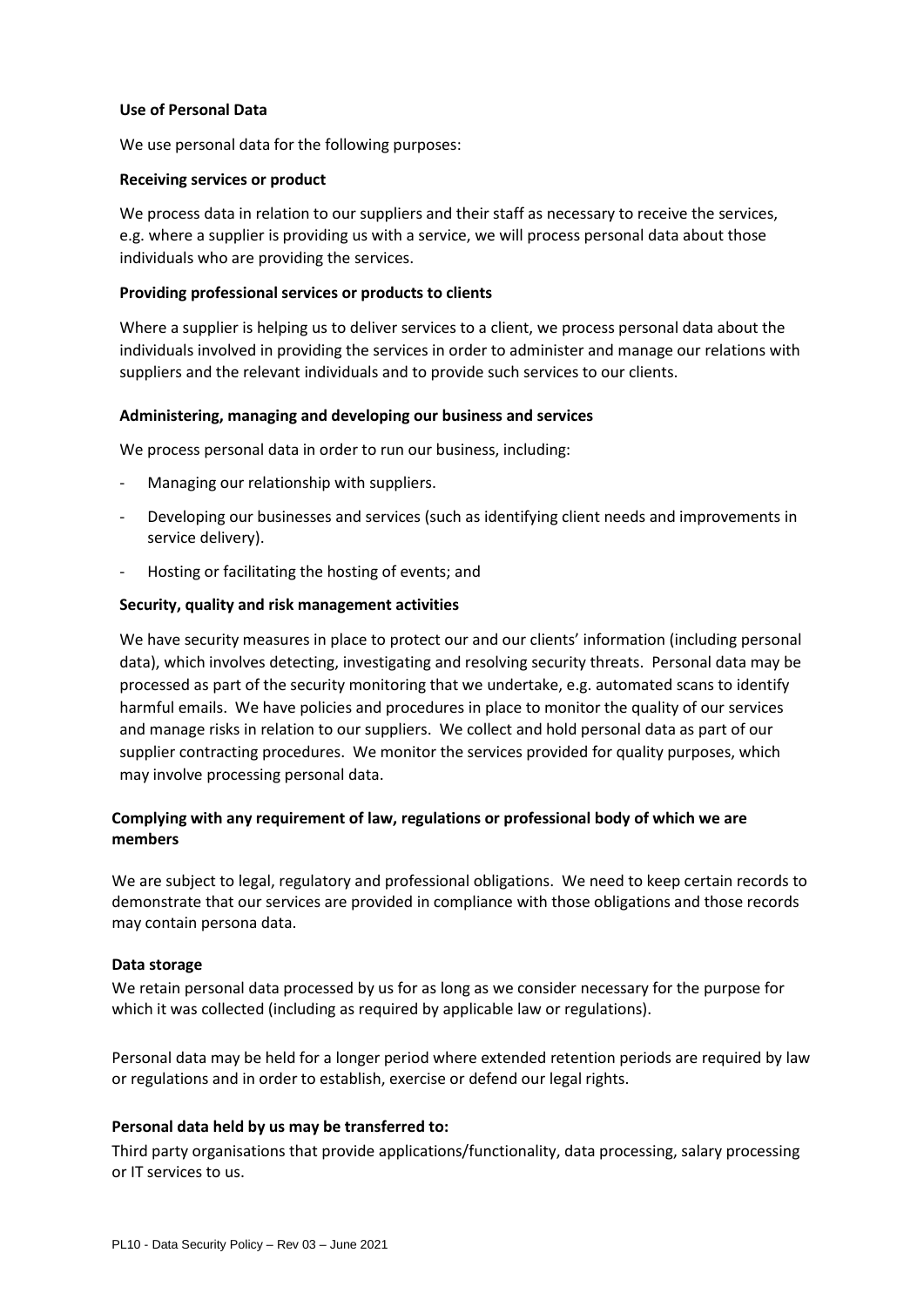We use third parties to support us in providing our services and assist improving, running and managing our internal IT systems. For example, providers of information technology, cloud-based software as a services provider, website hosting and management, data back-up, security and storage. The servers powering and facilitating Genco infrastructure are located at head office in the UK. Although, we are aiming to be fully cloud based by 2022, which is eliminate the requirement for servers.

## **Third party organisations that otherwise assist us in providing goods, services and information**

Auditors and other professional advisers

Law enforcement or other government and regulatory agencies or to other third parties as required by, and in accordance with, applicable law or regulations

On occasion, we may receive requests from third parties with authority to obtain disclosure or personal data, such as to check that we are complying with applicable, law and regulations, to investigate an alleged crime, to establish, exercise or defend legal rights. Genco will only fulfil requests for personal data where we are permitted to do so in accordance with applicable law or regulations.

# **Changes to this privacy statement**

We recognise that transparency is an ongoing responsibility, so we will keep this privacy statement under regular review.

# **Data controller and contact information**

Genco Data Protection Officer is **Natalie Celik**

If you have any questions about this privacy statement or how and why we process your personal data, please contact us at:

Unit 13 Orchard Industrial Estate Christen Way Maidstone Kent ME15 9YE

# **Individual rights how to exercise them**

You have right of access to personal data held by us as a data controller. This right may be exercised by written request only. We may charge for a require for access in accordance with applicable law.

# **Amendments of personal data**

To update personal data submitted to us you must notify us in writing. Where practically possible, once we are informed that any personal data processed by us is no longer accurate, we will make corrections (where appropriate) based on your updated information.